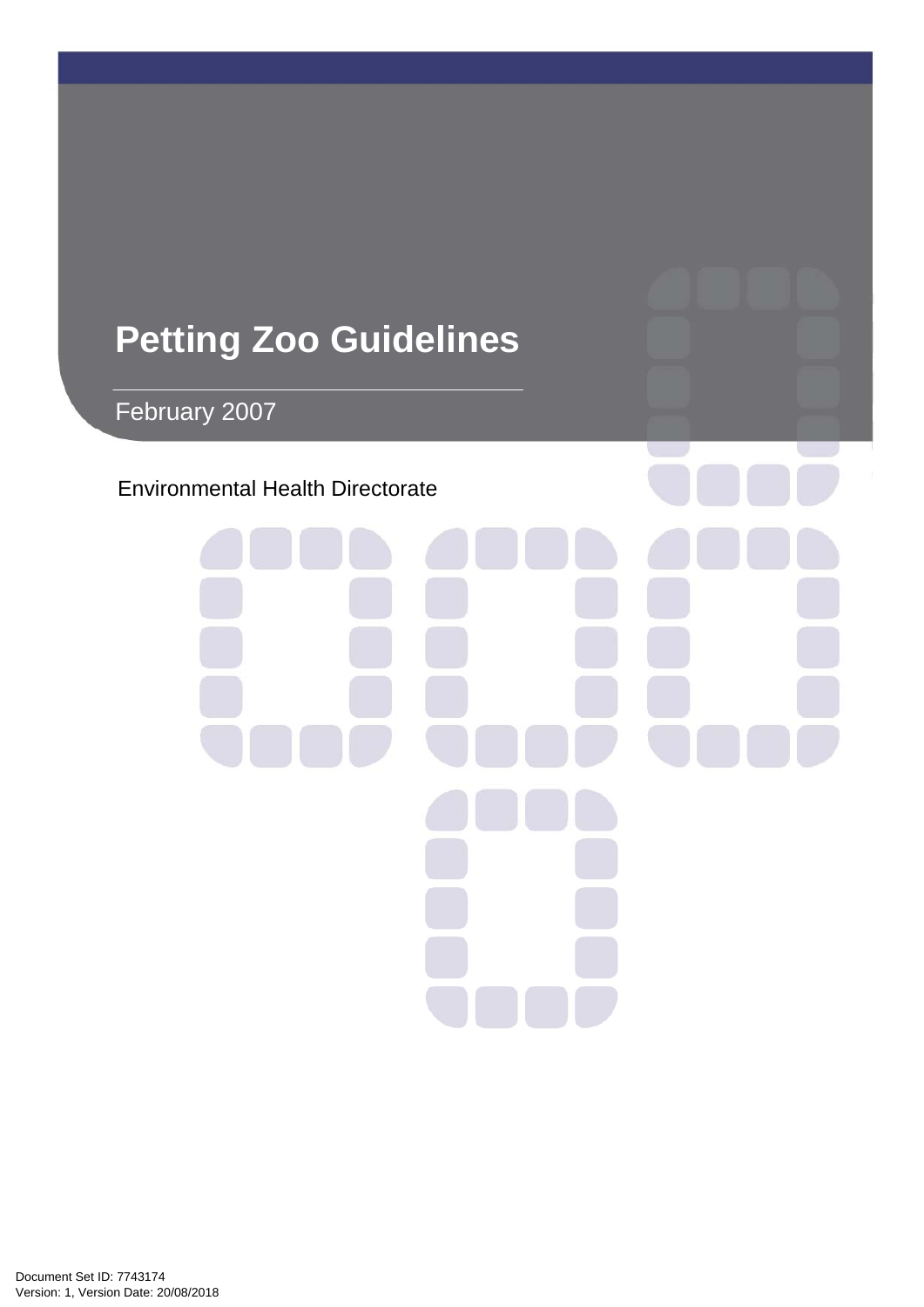# Contents

|                                                                                  | Page |
|----------------------------------------------------------------------------------|------|
|                                                                                  |      |
|                                                                                  |      |
|                                                                                  |      |
|                                                                                  |      |
|                                                                                  |      |
|                                                                                  |      |
| What are the responsibilities of Environmental Health Officers?5                 |      |
|                                                                                  |      |
|                                                                                  |      |
|                                                                                  |      |
| There should be sufficient hand washing facilities to accommodate all visitors 2 |      |
|                                                                                  |      |
|                                                                                  |      |
|                                                                                  |      |
|                                                                                  |      |
|                                                                                  |      |
|                                                                                  |      |
|                                                                                  |      |
|                                                                                  |      |
|                                                                                  |      |
|                                                                                  |      |
|                                                                                  |      |
|                                                                                  |      |
|                                                                                  |      |
|                                                                                  |      |
|                                                                                  |      |
|                                                                                  |      |
|                                                                                  |      |
|                                                                                  |      |
|                                                                                  |      |
|                                                                                  |      |

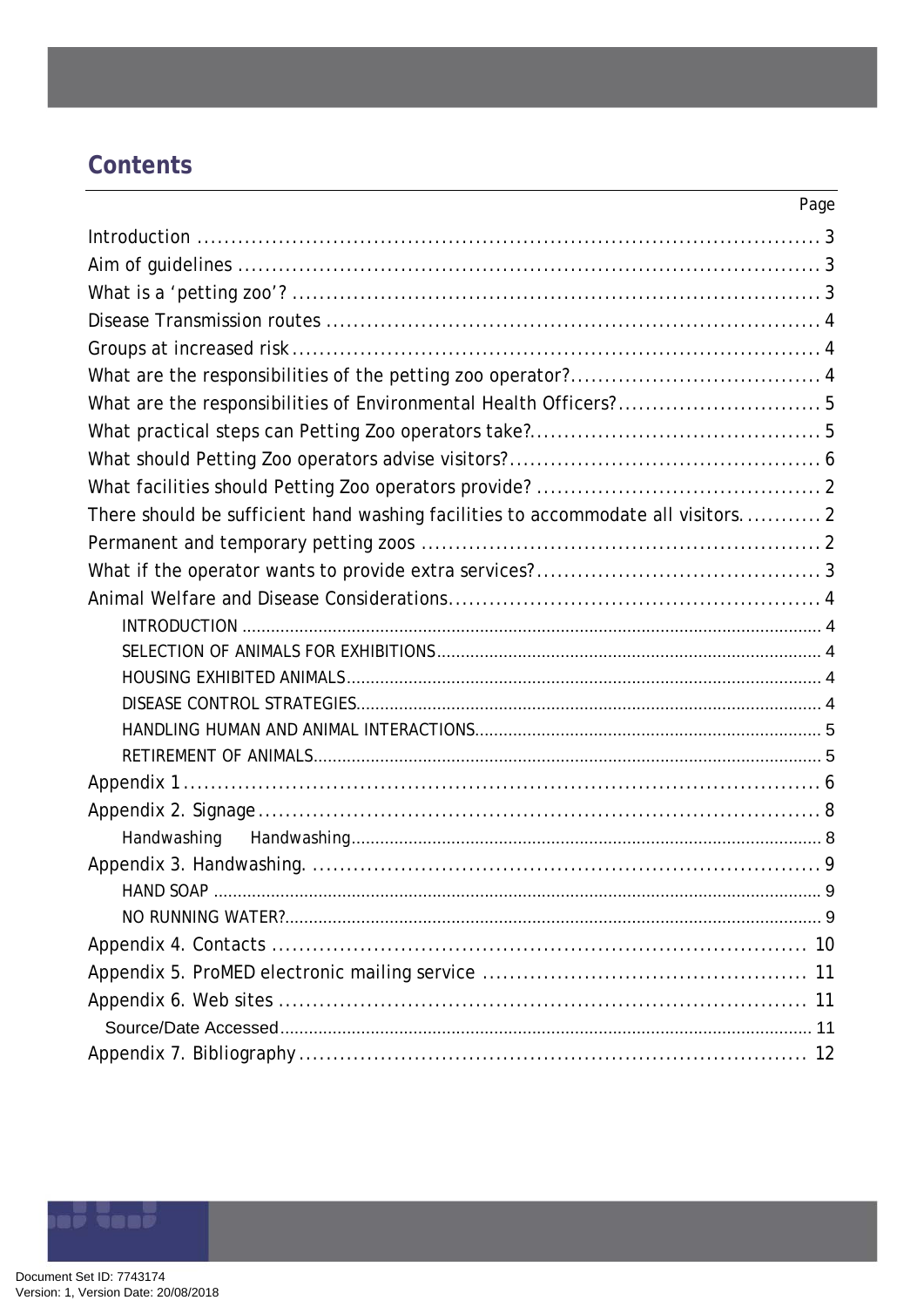### <span id="page-2-0"></span>**Introduction.**

Petting zoos are primarily for the enjoyment and education of children. However, there are risks associated with petting zoos. These guidelines are primarily concerned with the risks of contracting zoonoses. Physical and other risks are not addressed by these guidelines.

Zoonoses are diseases that can be transmitted from animals to humans. Animal sources of zoonoses reported in Australia include cattle, sheep, horses, pigs, dogs, cats, chickens, turkeys, birds, kangaroos, rodents, reptiles (including turtles and tortoises), fish, crustaceans and bats.

Zoonoses can be transmitted through direct contact with animals, e.g. bites, scratches, or through indirect contact, e.g. with their faeces, urine, saliva, blood, respiratory secretions, birth products, carcasses or surfaces contaminated with these materials. Fleas, mosquitoes and ticks can also transmit zoonoses indirectly.

Animals may transmit harmful infections to humans without showing any signs of illness. (See Appendix 1.)

In recent years zoonoses associated with petting zoos, pets and reptiles have been reported in North America and in the United Kingdom. [See Appendix 6]

# **Aim of guidelines.**

The aim of these guidelines is to provide health advice to petting zoo operators and visitors in Western Australia, to minimise the risk of persons contracting diseases from petting zoo animals.

The guidelines have been produced in consultation with petting zoo operators, relevant [nominate which Departments] government departments and local governments.

### **What is a 'petting zoo'?**

For the purpose of these guidelines, 'petting zoo' is the term used to encompass events, open farms or premises where animals are made available for direct or indirect contact with members of the public. They include:

- Animal nurseries
- Zoos
- **Friendship farms**
- **Wildlife parks**
- Wildlife sanctuaries
- Nature education centres
- **Travelling farms or animal troupes, including circuses**
- **Agricultural shows(and field days)**
- **Mini-farms and animal nurseries at schools**
- **Animal exhibits held at shopping centres**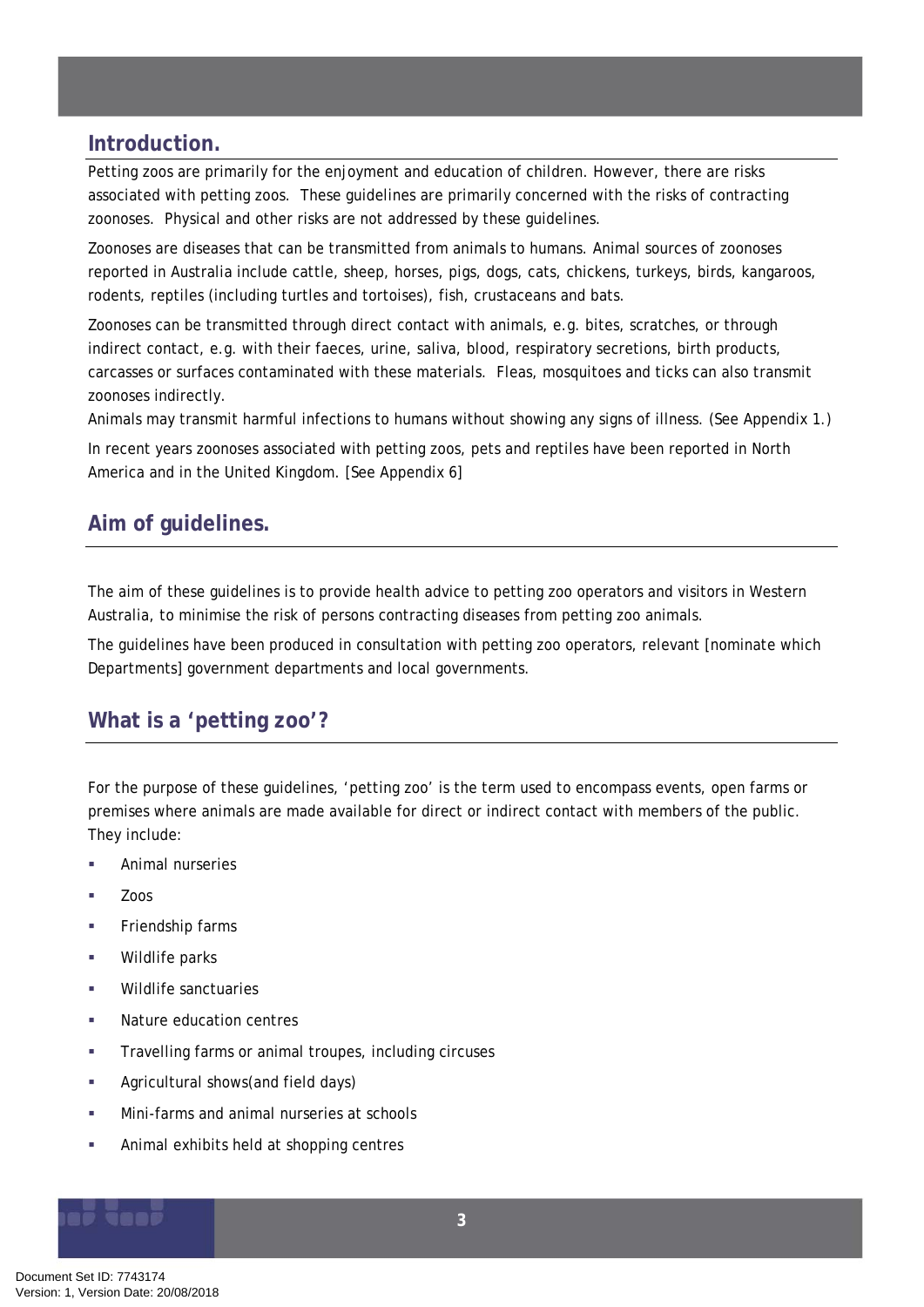### <span id="page-3-0"></span>**Disease Transmission routes.**

The disease transmission routes relevant to petting zoos are:

*Faecal-oral route -* Animal faeces may be transmitted directly from soiled hands to mouth or indirectly by way of objects, surfaces, water or food contaminated with faeces. In petting zoos, transmission may occur after touching animals or their enclosures. An example of a disease transmitted this way is *Escherichia coli* (*E. coli*) infection.

*Inhalation –* Airborne droplets, dust or dried matter containing disease-causing organisms from an infected animal may be inhaled. Visitors should not be exposed to aerosols from birthing animals or from animals that have just been born. An example of a disease transmitted in this way is Q Fever infection.

*Ingestion –* Eating or drinking contaminated substances, for example, drinking contaminated, unpasteurised milk or eating animal feed. An example of a disease transmitted in this way is salmonellosis.

*Skin or mucous membrane contact* - Infections may be spread directly through animal bites or scratches or indirectly when broken skin or mucous membranes come in contact with contaminated animals or surfaces. An example of a disease transmitted in this way is ringworm.

*Urine -* Some infections are transmitted when contaminated urine is ingested or comes in contact with mucous membranes or wounds. An example of a disease transmitted in this way is leptospirosis.

# **Groups at increased risk.**

People who are at an increased risk of contracting a zoonosis or who may suffer more severe symptoms include:

- **Pregnant women**
- Immunosuppressed persons including persons with diabetes, chronic illnesses (including liver or kidney disease), HIV, and persons who are having immunosuppressive therapy.
- Children under 5 years of age:
	- Children under 5 years of age should be closely supervised when in contact with animals and their enclosures to prevent the animals licking their faces or hands.
	- Infants under one year of age should not be allowed to touch animals or their enclosures.

#### **People with animal allergies**

People with allergies to some animals should be prepared to treat an allergic reaction.

## **What are the responsibilities of the petting zoo operator?**

Negligence and Duty of Care – the operator is liable for injuries to persons who were reasonably likely to be harmed by the operator's actions when there was a perceivable and avoidable risk.

Document Set ID: 7743174<br>Version: 1, Version Date: 20/08/2018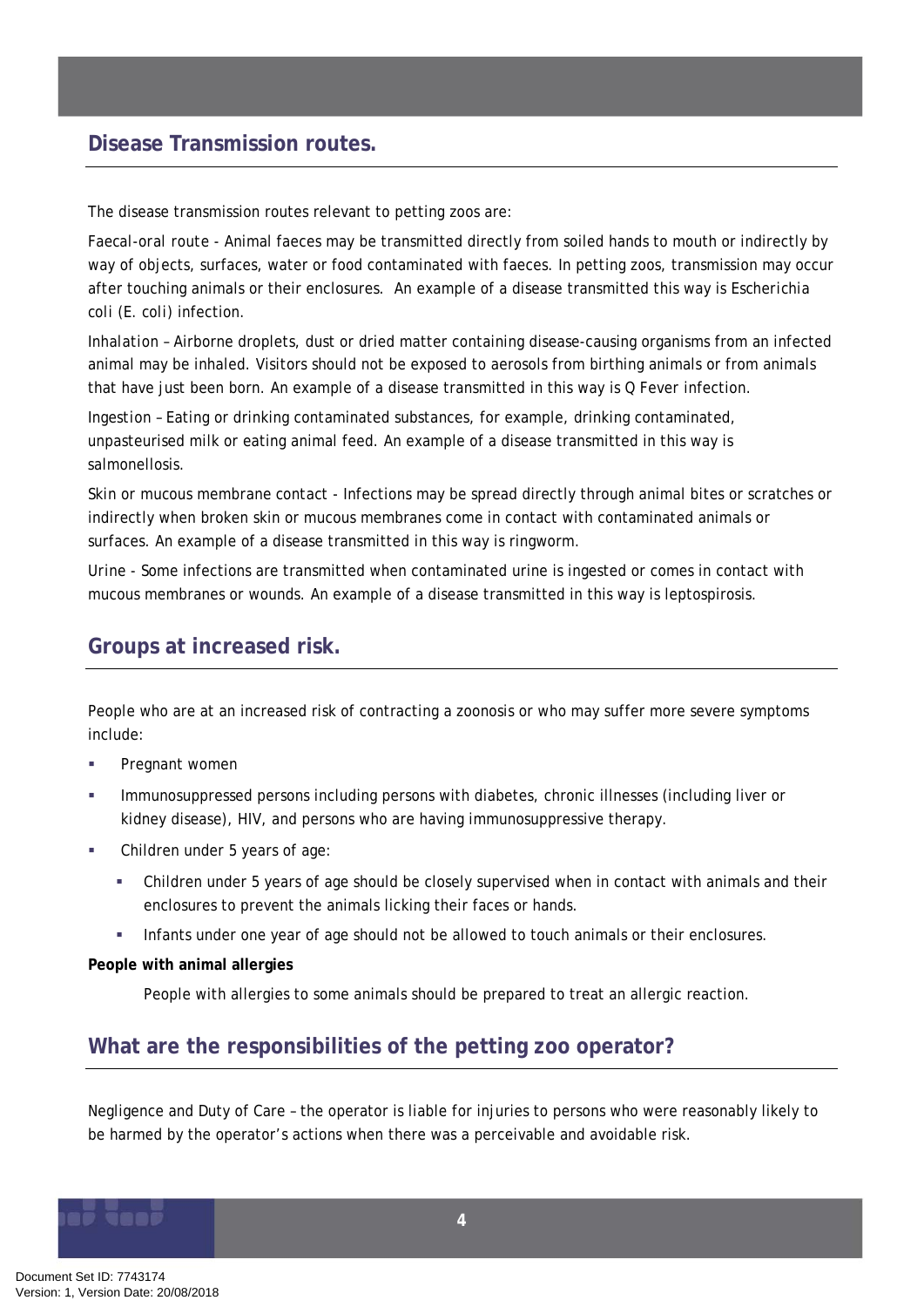# <span id="page-4-0"></span>**What are the responsibilities of Environmental Health Officers?**

Environmental Health Officers should provide advice on request to operators, hirers (such as schools and shopping centre managers) and to the general public.

# **What practical steps can Petting Zoo operators take?**

Operators should assume that all animals carry microorganisms that may be harmful to humans and should take appropriate precautions to prevent disease transmission, including:

- Practising and promoting thorough hand washing with soap and running water (or an alcohol based hand cleansing lotion) for at least 15 seconds after contact with animals or their enclosures.
- Positioning hand washing facilities so that visitors can easily wash their hands with soap and running water (or an alcohol based hand cleansing lotion) on exiting animal enclosures and before entering designated eating areas.
- Maintaining animals in an environment that maintains their health and well being. Faeces and other wastes, including birth products, should be regularly disposed of.
- **Having separate animal contact and public eating areas.**
- Providing only healthy animals for public display or contact. Animals that become ill should be promptly removed from display.
- Establishing an association with a vet to ensure that animals are clinically healthy.
- Vaccinating animals appropriately e.g. against leptospirosis.
- Reducing stress and overcrowding of animals to reduce the risk of disease.
- Not allowing direct viewing of birthing animals or contact with newborn animals.
- **Providing only pasteurised milk or milk products for tasting.**
- Providing adequate barriers that prevent visitors from touching animals that should not be touched.
- **•** Providing a first aid kit and providing staff with first aid training.
- **Placing hand washing signs in appropriate locations (see Appendix 2).**

Operators should erect signs in obvious and prominent locations, such as the entrance and/or enclosures of the petting zoo to remind visitors to:

- Use good hygiene practices in the petting zoo environment (e.g.: Avoid touching your face until you have cleaned your hands).
- Eat or drink only in designated areas, not in animal contact areas. If a park? does not have separate eating and animal contact areas, hands should be washed with soap and running water (or an alcohol based hand cleansing lotion) before eating and after touching animals.
- Wash hands with soap and running water (or an alcohol based hand cleansing lotion) when leaving animal enclosures and before eating.

**5**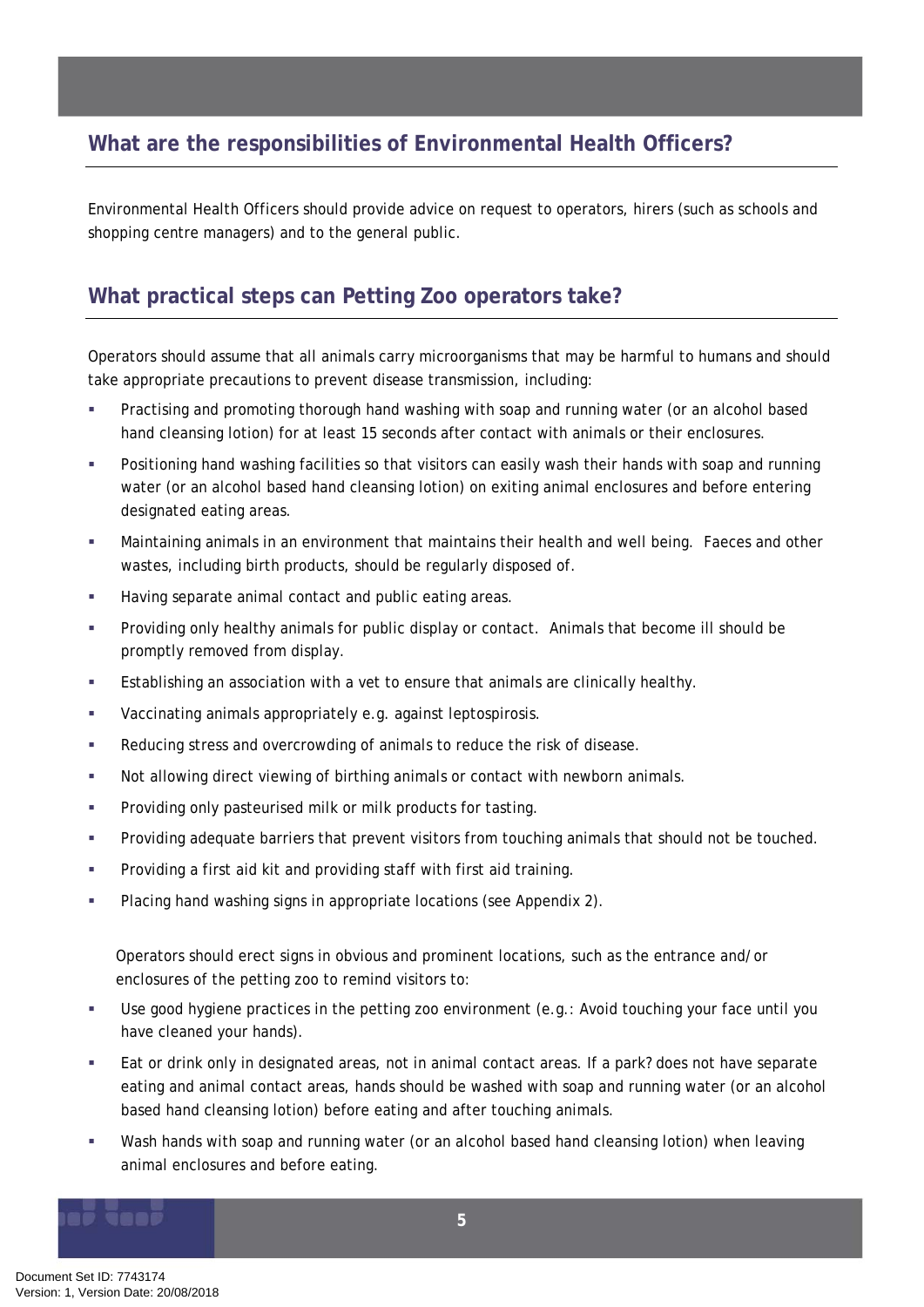<span id="page-5-0"></span>See Appendix 2 for suggested sign wording.

Operators should send pre-visit information to school groups before they attend the petting zoo. This provides the teacher with opportunities to enhance the educational experience of the petting zoo for children. The pre-visit information could include the types of animals and activities offered, facilities available and standard precautions to prevent disease transmission.

# **What should Petting Zoo operators advise visitors?**

Hand washing is one of the most important hygiene practices for preventing the transmission of disease. Operators should advise visitors of the following standard hygiene practices that can decrease the risk of disease transmission.

While visiting animals do not:

- **touch your mouth or lick fingers**
- **kiss animals or press them to your face**
- eat animal food
- **EXECUTE:** eat while handling animals
- **Example 20 Figure 20 Figure 20 Figure 20 Figure 20 Figure 20 Figure 20 Figure 20 Figure 20 Figure 20 Figure 20 Figure 20 Figure 20 Figure 20 Figure 20 Figure 20 Figure 20 Figure 20 Figure 20 Figure 20 Figure 20 Figure 20**

Wash with soap and running water (or an alcohol based hand cleansing lotion) for at least 15 seconds after:

- touching animals, their enclosures or food containers.
- **EXECT** being licked, bitten, scratched or spat on by an animal
- contact with soil or faeces

Wash hands with soap and running water (or an alcohol based hand cleansing lotion) for at least 15 seconds before:

- eating, drinking or smoking
- Wash with soap and running water (or an alcohol based hand cleansing lotion)
- dummies or toys that have fallen on the ground or have come in contact with animals and before returning them to children

Operators should advise parents and guardians to supervise children to ensure proper hand washing.

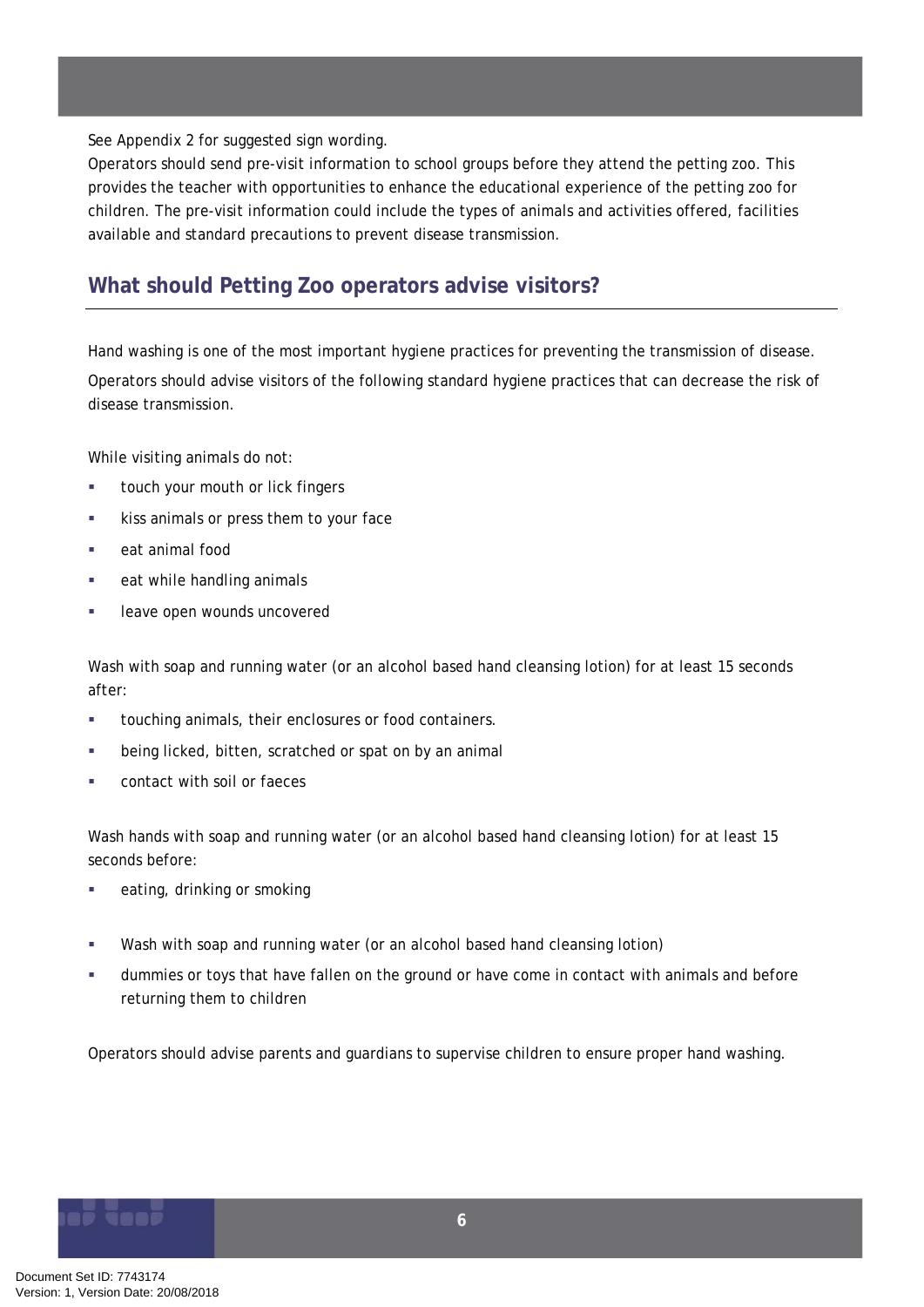# <span id="page-6-0"></span>**What facilities should Petting Zoo operators provide?**

#### **Hand washing facilities**

Adequate hand washing facilities should be provided by operators of petting zoos.

Adequate hand washing facilities require running water, soap (bar or pump), disposable paper towels or air dryers and waste containers; or an alcohol based hand cleansing lotion.

There should be sufficient hand washing facilities to accommodate all visitors.

Hand washing facilities should be accessible to visitors leaving animal enclosures and to those eating on the premises.

Ensure small children can reach and use the hand washing facilities.

Signs directing visitors to hand washing facilities should be obvious and prominently placed at locations before they enter and leave animal enclosures and before they enter designated eating areas.

### **Permanent and temporary petting zoos**

Petting zoos may fall into two groups: those that are permanent and those that are temporary (e.g. mobile).

#### **Permanent petting zoos**

Permanent premises should provide adequate hand washing facilities as described above.

#### **Temporary petting zoos**

Temporary or mobile petting zoos should notify the local government Environmental Health Officer of any impending significant visit to that local government's district. (Not children's birthday parties or similar private events).

Temporary or mobile petting zoos should consider the provision of hand-washing facilities and who will be providing them:

- Negotiate placement of the petting zoo as close as practical to permanent hand washing facilities, if present, and away from places where food is sold.
- In shopping centres, operators are encouraged to organise hand-washing facilities with the management of the centre and with an Environmental Health Officer from the local government.
- Erect prominent signage directing visitors on where and when to wash their hands.
- If reticulated water is not available, an acceptable alternative is to provide an alcohol-based hand cleansing lotion.
- Contact the local council Environmental Health Officer to discuss options for approved waste control systems including, the collection, temporary storage and disposal of animal wastes, such as faeces, urine and birthing products.

Emergency situations (eg accidental contact with faeces) may be temporarily addressed with antibacterial wipes (70% isopropyl alcohol). Baby or moist wipes are not suitable. Directions to hand washing facilities are required for visitors whether wipes are used or not.

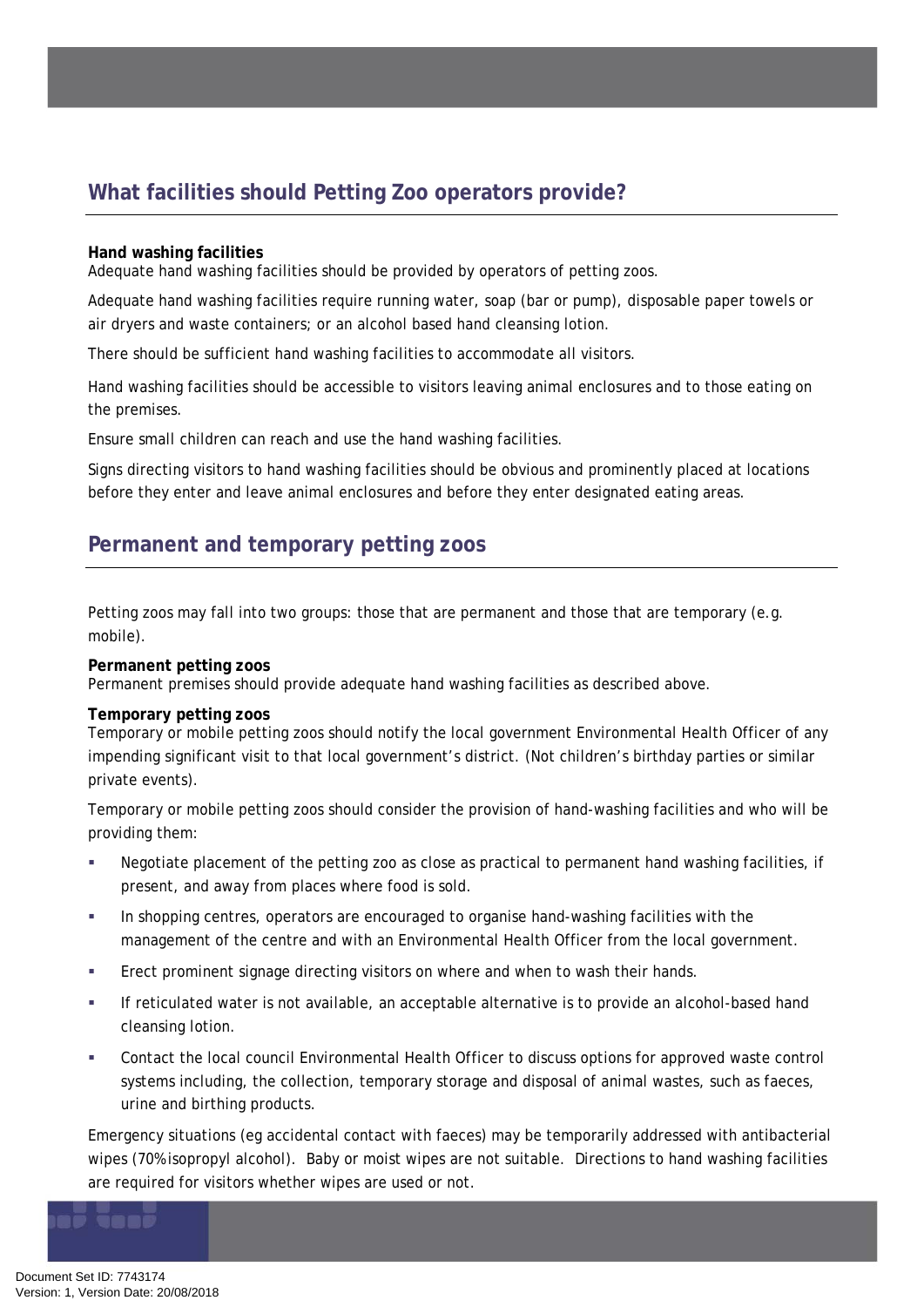#### <span id="page-7-0"></span>**Eating Areas**

Eating areas must be kept separate from animal contact areas and animals must be kept out of eating areas. Place signs in the designated eating areas to remind visitors to wash their hands before eating and not to feed the animals while eating.

#### **After the visit**

If a visitor becomes ill (e**.**g**.** diarrhoea, nausea, vomiting) after visiting a petting zoo, they should be advised to visit their doctor and explain that they have had recent contact with animals.

### **What if the operator wants to provide extra services?**

#### **Unpasteurised milk**

Unpasteurised milk is considered by the Department of Health to be unsafe for human consumption because milk may contain pathogenic microorganisms. Pasteurisation and boiling destroys these organisms, making the milk safe for drinking. Unpasteurised or unboiled milk or milk products should not be offered for 'tasting'.

#### **Animal food**

Animal foods are not manufactured for human consumption. They may not meet the high safety standards of human food, and should not be eaten by members of the public because of contamination risks. Operators should instruct visitors not to sample food provided for feeding the animals.

#### **Animal Birthing**

Operators should ensure that visitors are not exposed to aerosols from birthing animals or from animals that have just been born. If animal births occur, operators should ensure the visitors have absolutely no contact with the animals or the animal's environment.

#### **Bats**

Bats should not be provided in petting zoos. See Appendix 1.

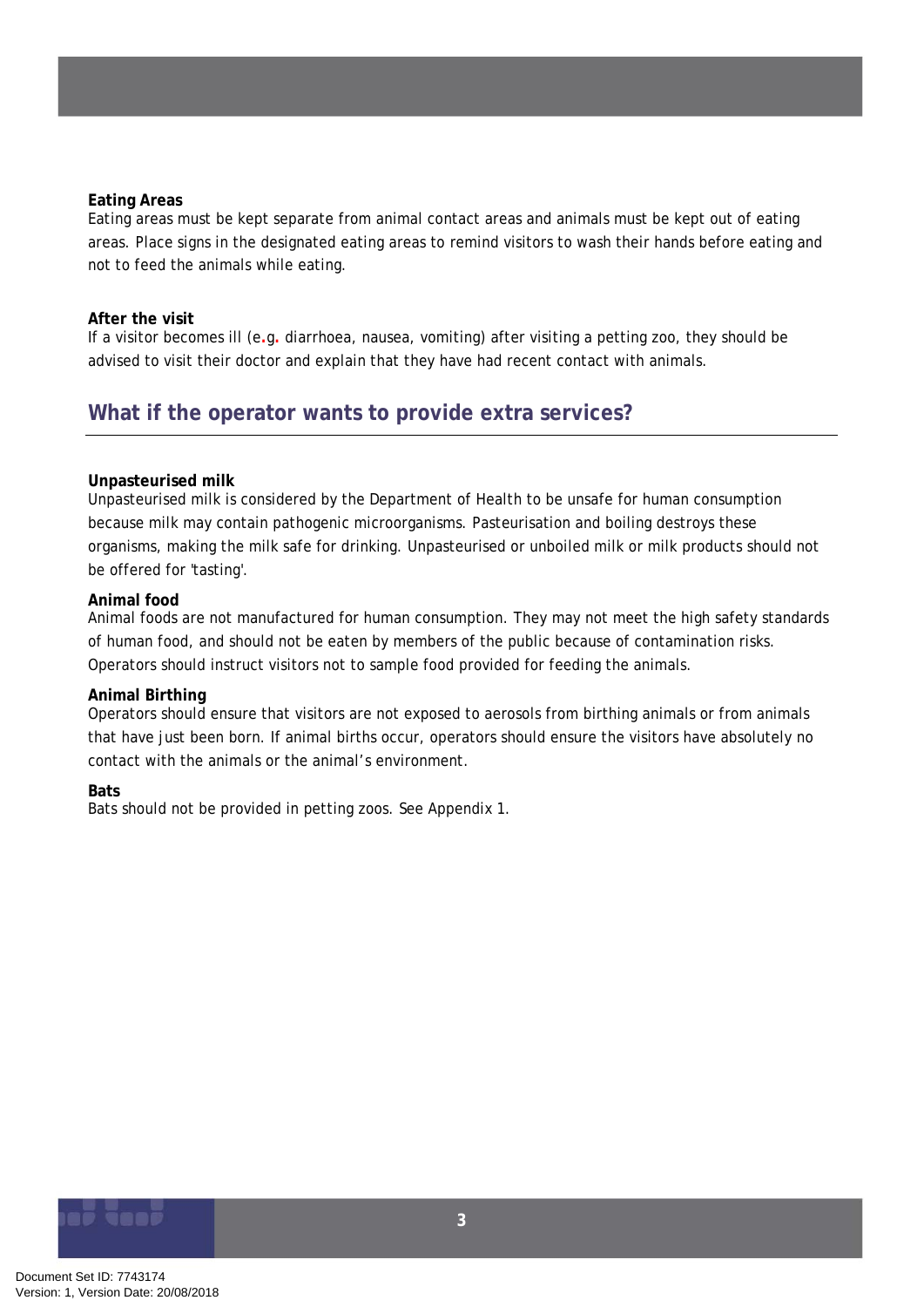# <span id="page-8-0"></span>**Animal Welfare and Disease Considerations**

#### INTRODUCTION

- It is acknowledged that there are social and educational benefits from adults and children in particular, having the opportunity to see, interact and handle some animals.
- It is also acknowledged that showing animals for the benefit of the public and allowing some animals to be touched and handled by the public may also be stressful for the animals involved.
- Wherever possible, direct contact between people and animals should be supervised and properly controlled.
- Exhibitions should have appropriate disease prevention and control strategies in place for all species of animals exhibited.
- Owners, managers and operators should be aware that their animals may be carrying infectious diseases. Operators should develop a security protocol to ensure that neither they, nor their animals represent a health risk to other (collections or populations) of animals.

#### SELECTION OF ANIMALS FOR EXHIBITIONS

- All exhibited animals should be fit and healthy.
- Only animals that are conditioned to handling should be provided for the public to handle.
- Wherever animals are to be used for handling by the public or for exhibition, then they should be selected from a pool of animals. If different animals are used for consecutive exhibitions, then the period of stressful interaction for individual animals should be reduced.
- A protocol should be in place to ensure that animal care can be provided in emergencies, with veterinary advice readily available should any animals get sick or injured.

#### HOUSING EXHIBITED ANIMALS

- Care must be taken to provide appropriate housing for each class of animals. This includes temporary housing, caging during transportation and permanent housing.
- For some classes of animals, model codes of practice for the welfare of animals have been developed nationally and endorsed by the Animal Welfare Committee (AWC). The AWC is a committee reporting to the Primary Industries Ministerial Council (PIMC).
	- The AWC has developed a number of codes relating to housing, husbandry and transportation for a number of domesticated and farmed species of animals. Details of the Codes can be obtained from the following Internet site:
	- <http://www.affa.gov.au/content/output.cfm?ObjectID=D2C48F86-BA1A-11A1-A2200060B0A00816>
- **The recommendations in relevant codes on animal husbandry and transportation should be followed.**

#### DISEASE CONTROL STRATEGIES

 Operators should develop protocols that minimise the risk of the spread of disease. This applies to both animal diseases and zoonotic diseases.

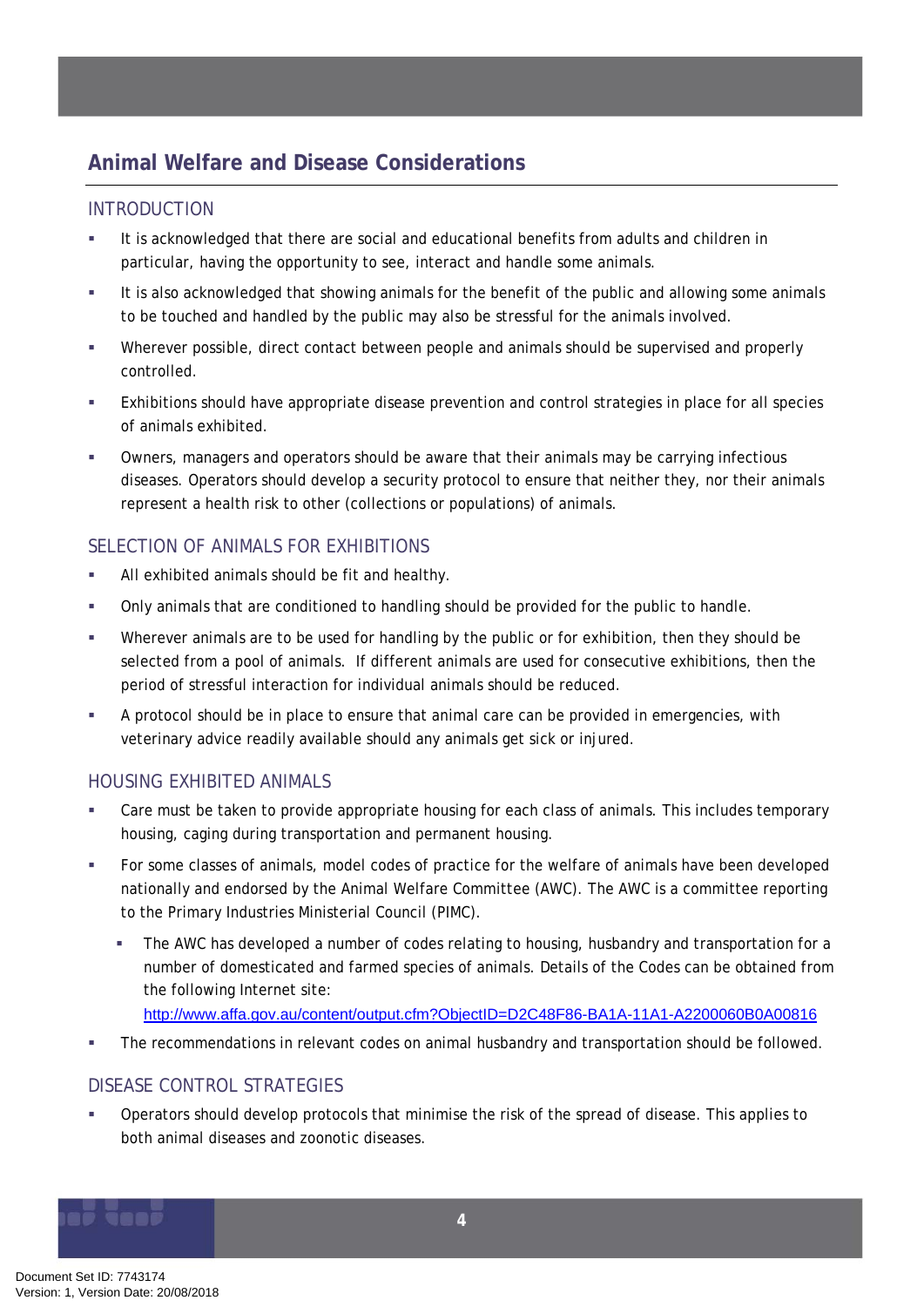<span id="page-9-0"></span> Direct contact between people and animals should be minimised to reduce the transfer of saliva, tears, urine, faeces or fur from animals to people. Depending on the species, these body components may potentially carry disease.

For example:

| Saliva       | Australian Bat Lyssavirus                         |
|--------------|---------------------------------------------------|
| <b>Tears</b> | Chlamydia infection                               |
| Urine        | <i>leptospirosis</i>                              |
| Faeces       | hydatid infection, Q-Fever, toxoplasmosis, E.coli |
| Skin         | ringworm                                          |
| Fur          | fleas, lice.                                      |

- **The needs of young animals and unweaned animals must be acknowledged and catered for. Young** animals have special dietary needs and are less able to cope with changes in ambient temperature.
- **The dietary needs for some species can best be supplied by using commercially available diets.**

#### HANDLING HUMAN AND ANIMAL INTERACTIONS

- **Direct handling of animals by visitors must always be supervised.**
- People should not be allowed into cages or pens to catch or handle animals themselves. Animals of all types should be caught and actually handled by the exhibitor. The exhibitor should then supervise the interaction between the public and the captured animal. An exception to this rule would be when the exhibitor has given instruction to the visitor on how to pick up an animal and closely supervises the procedure.

#### RETIREMENT OF ANIMALS

- Consideration must be given to the retirement of the animals at the end of the exhibition period.
- A strategy may be required for animals that have been adapted to or reared in captivity, to enable them to be introduced to a different environment at the end of the exhibition period. There may be difficulties in successfully assimilating exhibited animals into a general population of animals and these difficulties must be recognised and dealt with.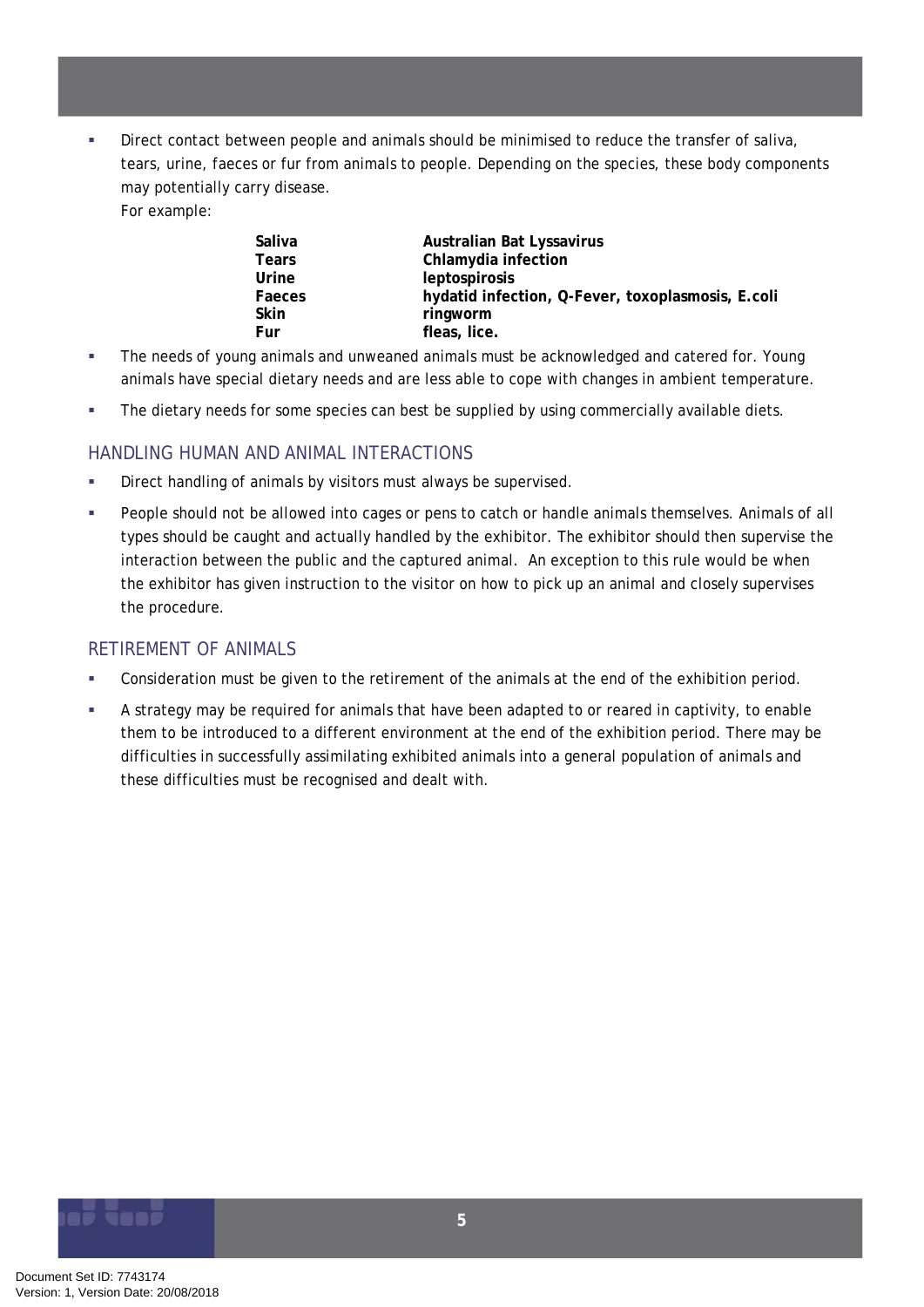# <span id="page-10-0"></span>**Appendix 1**

#### Index of zoonoses Table 1

#### **Zoonotic infections**\*

\*Many of the gastrointestinal infections listed are most commonly contracted through eating contaminated food or through person-person spread. This table is limited to sources and routes applicable to these guidelines.

| <b>Disease</b>                   | Main animal<br>reservoir                                                                       | Route of<br>transmission                                                                                    | Clinical effects                                                                                                                                                | Prevention                                                                                                                       |
|----------------------------------|------------------------------------------------------------------------------------------------|-------------------------------------------------------------------------------------------------------------|-----------------------------------------------------------------------------------------------------------------------------------------------------------------|----------------------------------------------------------------------------------------------------------------------------------|
| Gastrointestinal                 | Avoid hand-mouth contact when in animal environments.                                          |                                                                                                             |                                                                                                                                                                 |                                                                                                                                  |
| Campylobacter<br>infection       | Cattle and sheep<br>Poultry, other birds<br>Wildlife<br>Pigs<br>Rodents<br>Puppies and kittens | Faecal-oral<br>route.                                                                                       | Diarrhoea (loose bowel<br>movements)<br>Mild fever<br>Stomach cramps<br>Nausea and vomiting in<br>some cases                                                    | Proper hand washing and<br>personal hygiene.                                                                                     |
| Cryptosporidiosis                | Cattle and other<br>domestic animals,<br>especially calves<br>and lambs                        | Faecal-oral<br>route.                                                                                       | Watery diarrhoea<br>Stomach cramps<br>May include fever,<br>vomiting and anorexia.                                                                              | Proper hand washing and<br>personal hygiene.                                                                                     |
| Salmonellosis                    | Reptiles<br>Cattle and sheep<br>Horses<br>Pigs<br>Poultry                                      | Faecal-oral<br>route                                                                                        | Diarrhoea<br>Fever<br>Stomach cramps<br>Nausea and vomiting                                                                                                     | Proper hand washing and<br>personal hygiene.                                                                                     |
| Shiga toxin<br>producing E. coli | Cattle and sheep                                                                               | Faecal-oral<br>route.                                                                                       | Diarrhoea, possibly<br>with blood.<br>In severe cases, kidney<br>failure and brain<br>damage.                                                                   | Proper hand washing and<br>personal hygiene.                                                                                     |
| Other                            |                                                                                                |                                                                                                             |                                                                                                                                                                 |                                                                                                                                  |
| Hydatids                         | Dogs and foxes                                                                                 | Faecal-oral<br>route                                                                                        | Slowly enlarging fluid-<br>filled cysts, mainly in<br>the liver or lungs, but<br>can appear elsewhere.<br>No symptoms unless<br>they grow very big or<br>burst. | Do not feed dogs raw offal.<br>Worm dogs regularly<br>Avoid touching dog faeces.<br>Proper hand washing and<br>personal hygiene. |
| Leptospirosis                    | Cattle, including<br>dairy herds<br>Rats<br>Pigs                                               | Direct or<br>indirect<br>contact of<br>mucous<br>membrane or<br>skin with urine<br>from infected<br>animal. | Sudden onset of fever<br>Headache<br>Chills<br>Muscle aches<br>Conjunctivitis<br>Sometimes a rash.                                                              | Protective clothing.<br>Proper hand washing and<br>hygiene.<br>Vaccination of animals.                                           |
| Lyssavirus                       | <b>Bats</b>                                                                                    | Animal bites<br>and scratches                                                                               | Encephalitis<br>Death                                                                                                                                           | Human vaccination.<br>Avoid contact with bats and<br>their environment.                                                          |

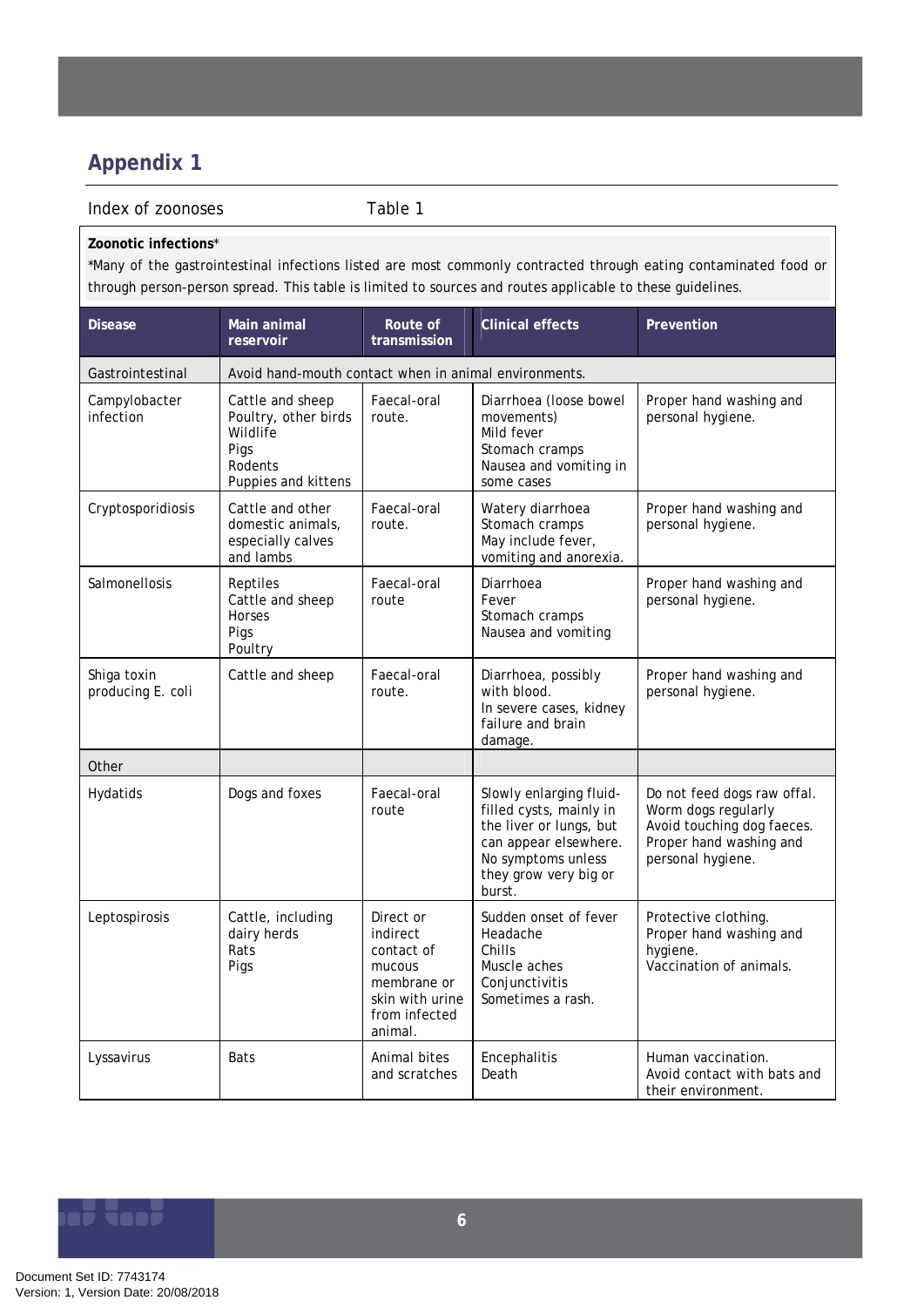| <b>Disease</b> | Main animal<br>reservoir                | Route of<br>transmission                                                                                                                                                                                      | <b>Clinical effects</b>                                                                      | Prevention                                                                                                                                                                                                                  |
|----------------|-----------------------------------------|---------------------------------------------------------------------------------------------------------------------------------------------------------------------------------------------------------------|----------------------------------------------------------------------------------------------|-----------------------------------------------------------------------------------------------------------------------------------------------------------------------------------------------------------------------------|
| Psittacosis    | <b>Birds</b>                            | Inhaling dried<br>droppings,<br>secretions and<br>dust from<br>feathers of<br>infected birds.                                                                                                                 | Fever<br>Headache<br>Rash<br>Myalgia<br>Chills<br>Respiratory disease                        | Proper hand washing and<br>personal hygiene.<br>Avoid disturbing birds in<br>their enclosures, as this<br>produces dust.<br>Clean cages.<br>Consider ways to reduce<br>stress on birds                                      |
| O Fever        | Cattle,<br>Sheep and goats<br>Kangaroos | Inhaling<br>droplets from<br>infected<br>animal birth<br>products.<br>Inhaling dust<br>from wool,<br>hides or straw<br>containing the<br>organism.<br>Consuming<br>unpasteurised<br>milk or milk<br>products. | Abrupt onset of fever<br>Chills<br>Profuse sweating<br>Severe headache<br>Fatigue<br>Nausea. | Human vaccination.<br>Avoid inhaling contaminated<br>droplets from animal birth<br>products, urine, milk and<br>faeces.<br>Avoid inhaling dust from<br>contaminated materials<br>such as clothing, straw,<br>wool or hides. |
| Toxocariasis   | Dogs and cats,<br>especially puppies    | Faecal-oral<br>route                                                                                                                                                                                          | Flu-like illness<br>Skin infection<br><b>Blindness</b>                                       | Worm animals.<br>Proper hand washing and<br>personal hygiene.                                                                                                                                                               |
| Toxoplasmosis  | Cats                                    | Faecal-oral<br>route                                                                                                                                                                                          | Flu-like illness<br><b>Blindness Foetal death</b><br>in pregnant women                       | Proper hand washing and<br>personal hygiene.<br>Avoid touching cat faeces or<br>anything contaminated by<br>cat faeces.                                                                                                     |

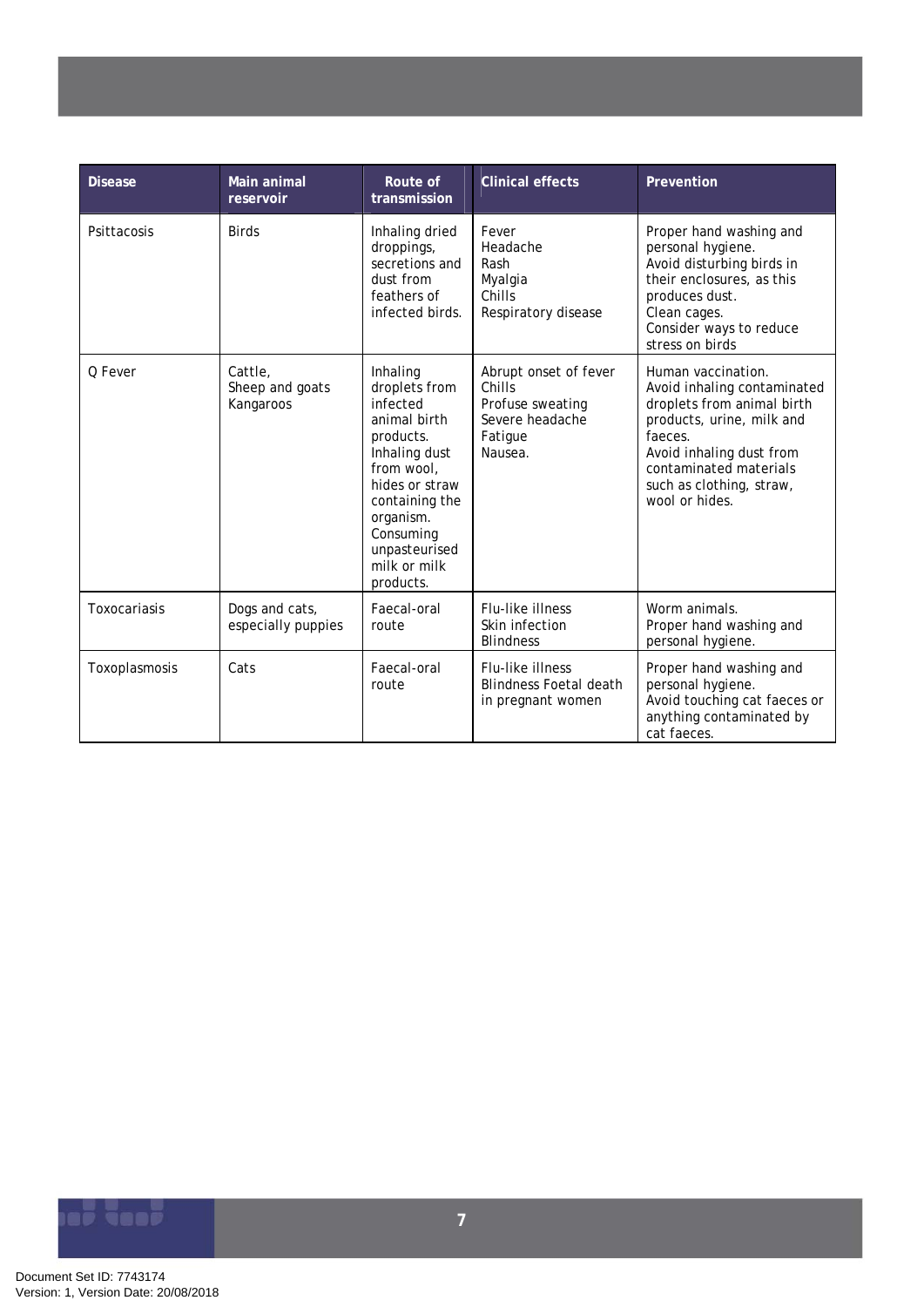# <span id="page-12-0"></span>**Appendix 2. Signage**

#### **Location of signs**

Consider the movement of visitors and erect signage with public health advice in locations for maximum exposure, such as:

- **Entrance of premises or at the ticket office**
- **Entrances and exits of animal contact areas**
- **Entrances to designated eating areas**

#### **Elements of signage**

#### *Public health signage should include the following elements:*

- **Wash hands thoroughly after touching or visiting animals**
- **Wash hands thoroughly before eating, drinking or smoking**
- **Eat or drink in designated areas only**
- Handwashing facilities are located … (to be added by operator)

#### *Public health signage could include the following elements:*

- **Enjoy your visit.**
- **This advice is in the interest of your health and that of your family.**

#### **Directional signs, optional**



This Way This Way **←** <del>→</del>

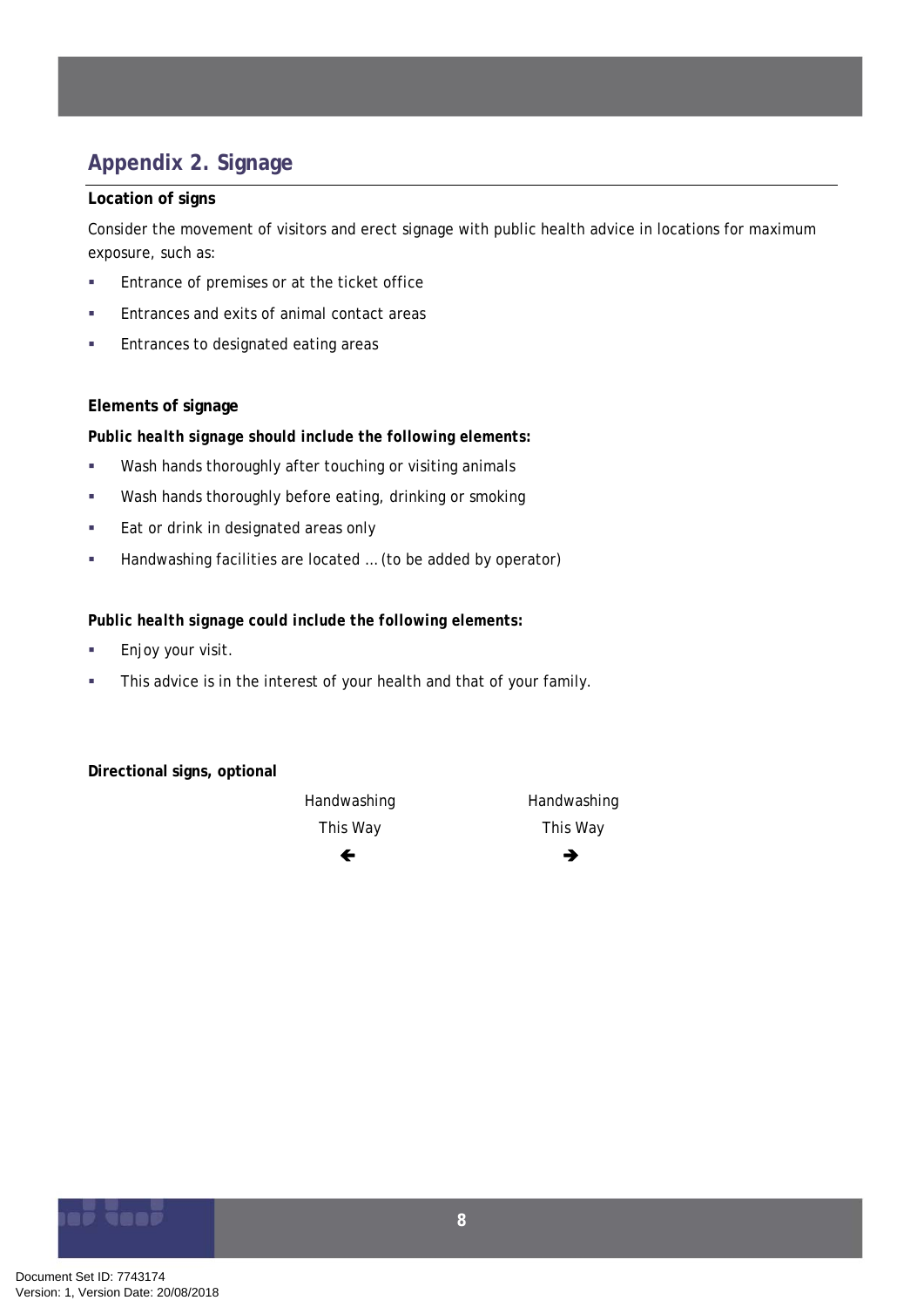# <span id="page-13-0"></span>**Appendix 3. Handwashing.**

Handwashing is arguably the single most important means of preventing the spread of infection from animal to person.

#### **How to wash hands:**

- Use soap and running water, warm to hot water is best.
- **Wet hands thoroughly and lather with soap.**
- Rub hands vigorously together for at least 15 seconds as you wash them.
- Pay attention to back of hands, wrists, between fingers and under fingernails.
- **Rinse hands well under running water.**
- Dry hands with a disposable paper towel or a clean towel. To minimise chapping (reddening, roughening or cracking of skin) of hands, pat dry rather than rub. Electric hand dryers are also less traumatic to skin. If cloth towels are used, select a fresh towel each time or if a roller towel is used, select a fresh portion of towel.
- **Turn off the tap with the used paper towel, if applicable.**

#### HAND SOAP

A bar of soap or liquid soap may be used for hand washing.

#### NO RUNNING WATER?

- **In the absence of running water, an alcohol hand cleansing lotion is an acceptable alternative.**
- **Emergency situations may be temporarily addressed with antibacterial wipes (70% Isopropyl) alcohol); baby or moist wipes are not suitable.**

Handwashing is an effective way of reducing the transmission of communicable disease. Many of our lifelong habits, including handwashing, are learned as children. Both parents and teachers have important roles in educating children to clean their hands by proper handwashing.

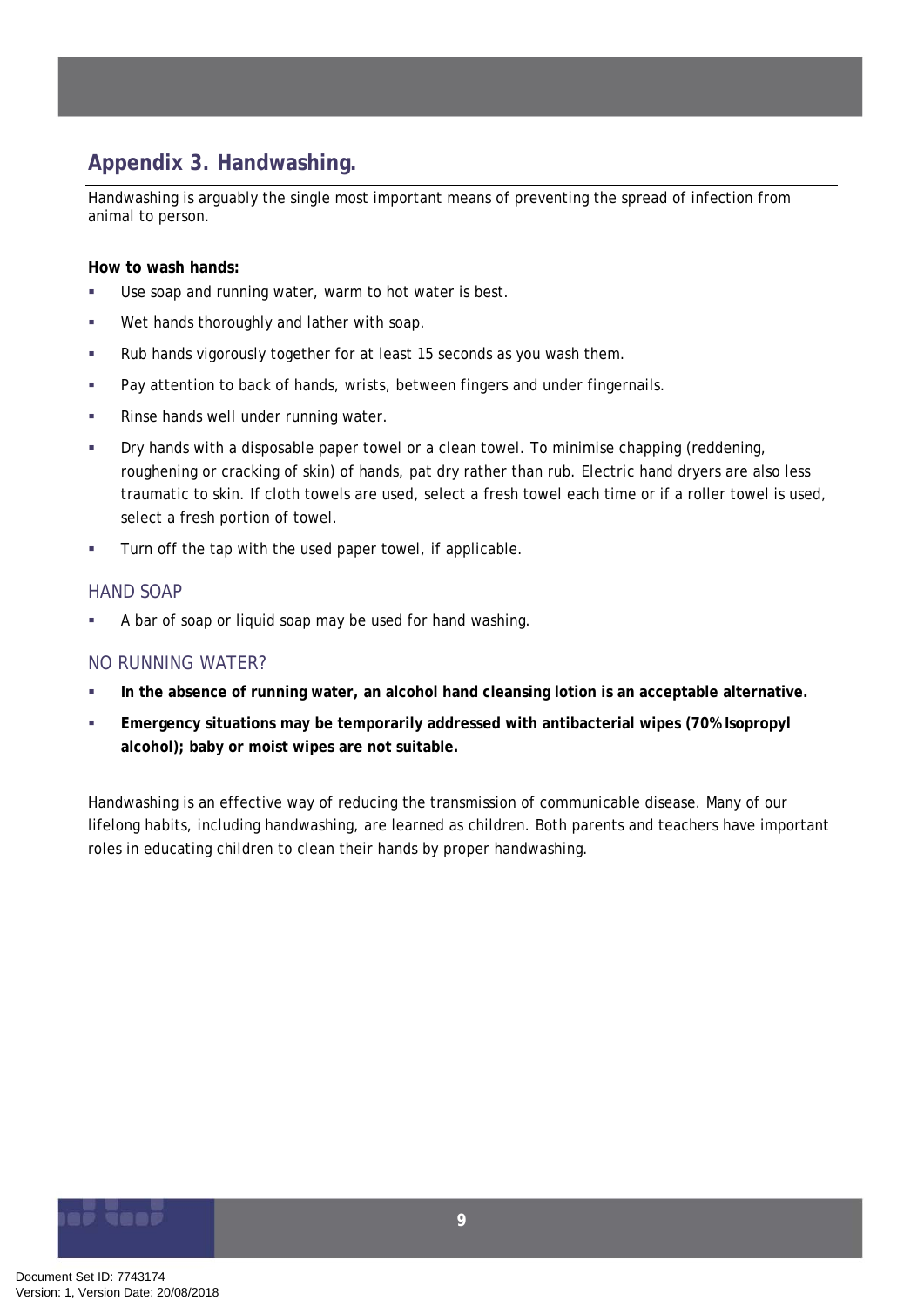# <span id="page-14-0"></span>**Appendix 4. Contacts**

*For information and advice on zoonotic disease, contact:*  Your veterinarian, Your Environmental Health Officer, at your local government or The Environmental Health Directorate (Department of Health) Tel: 9388 4999 Internet:<http://www.public.health.wa.gov.au/>

The Communicable Disease Control Directorate (Department of Health) Tel: 9388 4999 Fax: 9388 4877 Internet:<http://www.public.health.wa.gov.au/>

*For information and advice on animal health contact:* The Chief Veterinary Officer Agriculture Western Australia Baron-Hay Court SOUTH PERTH WA 6151 Tel: 08-9368 3333 Fax: 08-9368 1205 E-mail: [enquiries@agric.wa.gov.au](mailto:enquiries@agric.wa.gov.au) Internet: <http://www.agric.wa.gov.au/>

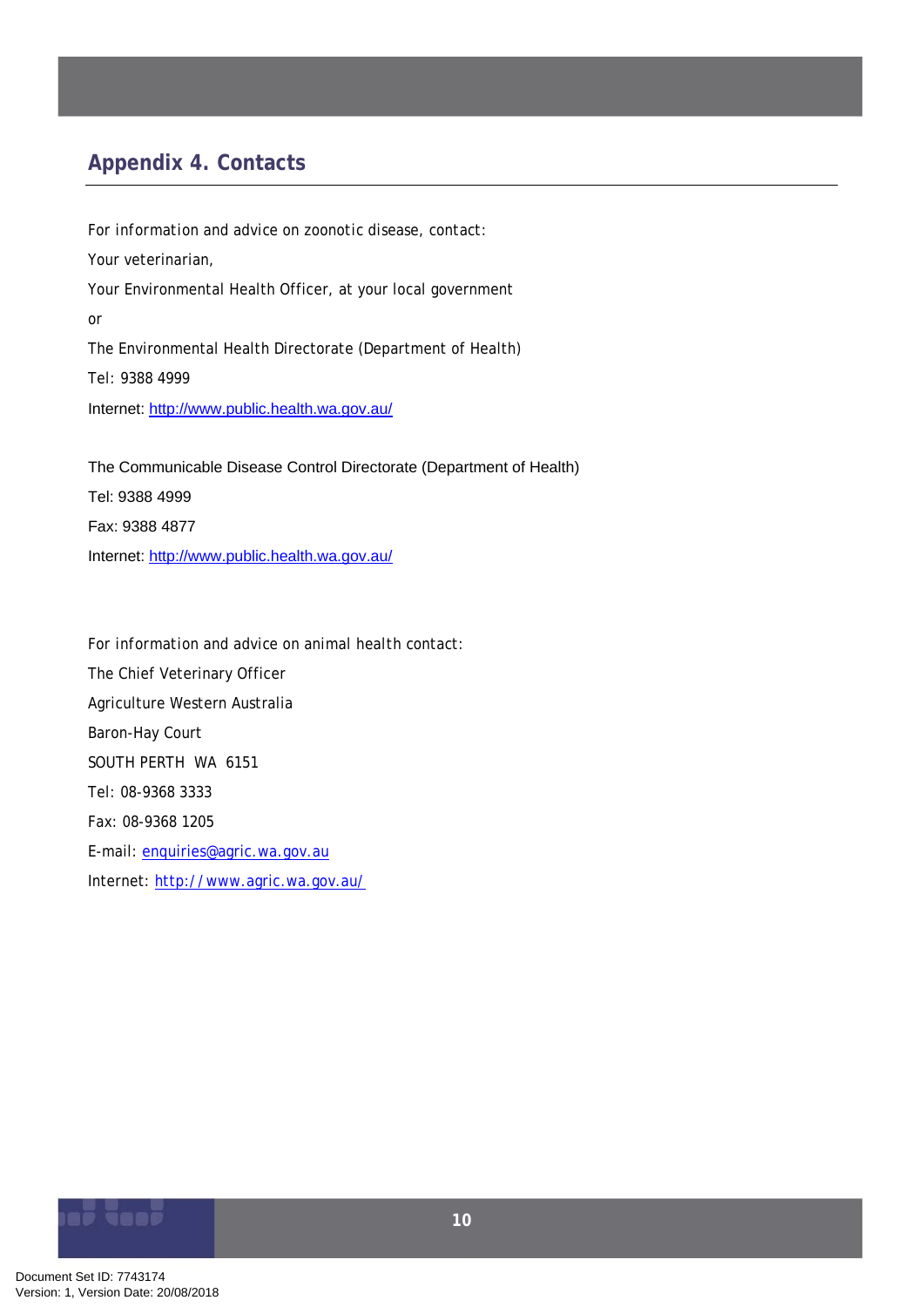# <span id="page-15-0"></span>**Appendix 5.**

The International Society for Infectious Diseases (ISID) was created to bring together all individuals interested in infectious diseases, and provides ProMED mail, which is a global electronic reporting system for outbreaks of emerging infectious diseases and toxins, open to all sources.

ProMED has a free subscription service.

#### [http://www.promedmail.org/pls/otn/f?p=2400:1000:](http://www.promedmail.org/pls/otn/f?p=2400:1000)

Suggested headings for searches relevant to these guidelines on the ProMED site:

- Salmonellosis
- Petting zoo
- E. coli
- School children

### **Appendix 6. Web sites**

|                                                                                                            | Title                                                                                                                                                                                                                        |
|------------------------------------------------------------------------------------------------------------|------------------------------------------------------------------------------------------------------------------------------------------------------------------------------------------------------------------------------|
| Source/Date Accessed                                                                                       |                                                                                                                                                                                                                              |
| http://www.cda.gov.au/pubs/other/bat_lyssa.ht<br>m accessed 13 February 2007                               | Australian Bat Lyssavirus Guidelines                                                                                                                                                                                         |
| http://www.dh.sa.gov.au/pehs/Youve-got-<br>what/hand-washing.htm, accessed 13<br>February 2007             | Handwashing                                                                                                                                                                                                                  |
| http://www.hse.gov.uk/pubns/ais2.pdf<br>accessed 13 February 2007                                          | Common zoonoses in agriculture                                                                                                                                                                                               |
| http://www.health.qld.gov.au/phs/sphun/4751d<br>oc.pdf accessed 30 January 2001                            | Avoiding III Health when petting Farm Animals<br>Factsheet<br>Factsheet for the teachers and childcare personnel<br>planning a trip to an animal nursery or petting zoo                                                      |
| http://healthunit.com/index.asp?mode=article&<br>lang=english&articleID=10173 accessed 13<br>February 2007 | An E.coli O157:H7 Outbreak Associated with an<br>Animal Exhibit                                                                                                                                                              |
| http://www.cdc.gov./mmwr/preview/mmwrhtml/<br>mm5015a5.htm accessed 13 February 2007                       | Outbreaks of Escherichia coli O157:H7 Infections<br>Among Children Associated With Farm Visits -<br>Pennsylvania and Washington, 2000 (April 20,<br>2001/50 (15); 293-7)                                                     |
| http://www.guardianunlimited.co.uk/Archive/Art<br>icle/0,4273,4121936,00.html accessed 13<br>February 2007 | \$2.6m award for child disabled by farm bacteria,<br><b>January 23 2001</b>                                                                                                                                                  |
|                                                                                                            |                                                                                                                                                                                                                              |
| http://www.hse.gov.uk/pubns/ais23.pdf<br>Accessed 13 February 2007                                         | Health and Safety Executive 1999, Avoiding ill health<br>at open farms - Advice to farmers (with teachers'<br>supplement) (Agriculture Information Sheet No. 23<br>revised), Health and Safety Executive, United<br>Kingdom. |

# Gani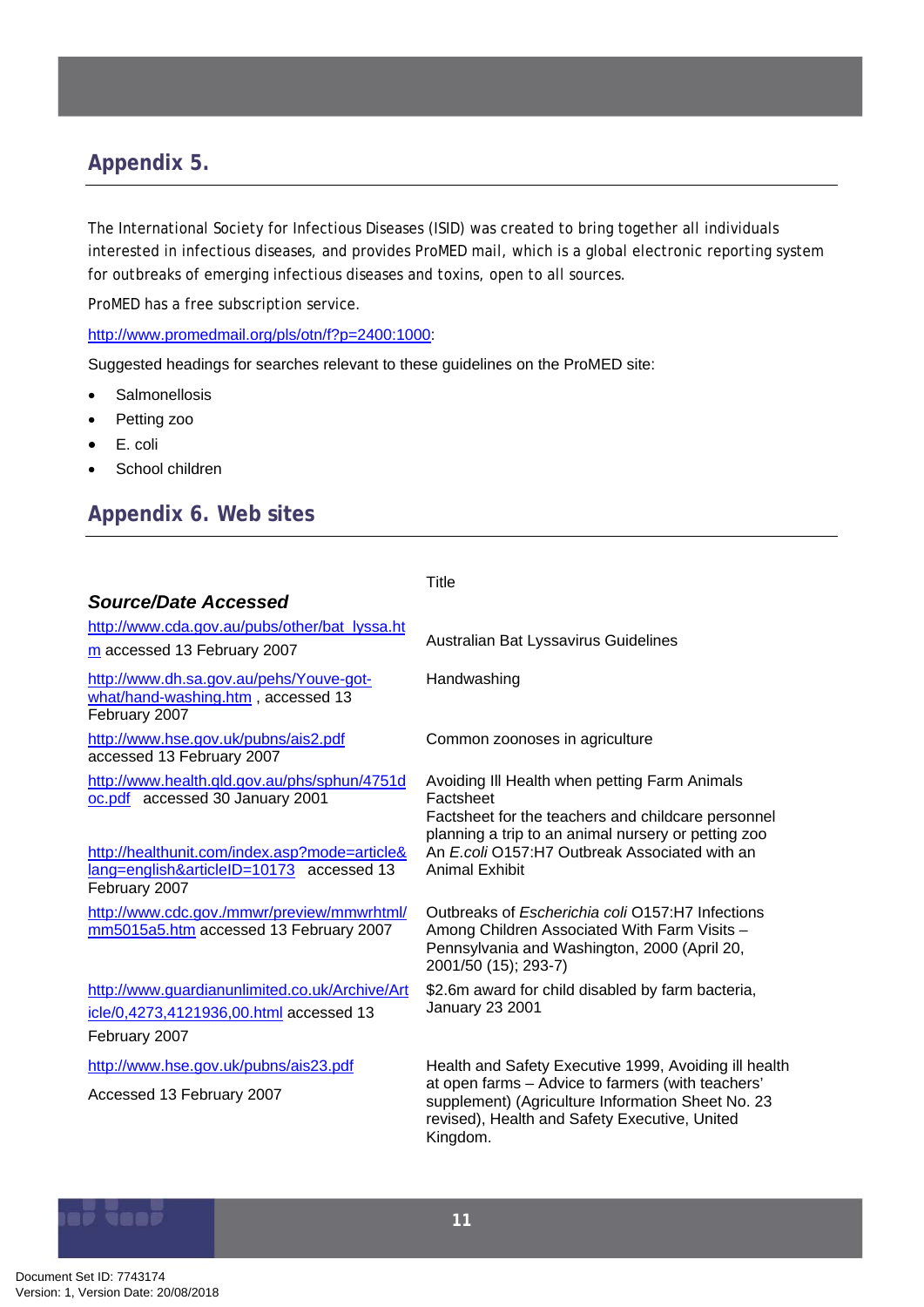# <span id="page-16-0"></span>**Appendix 7. Bibliography**

- 1. Centres for Disease Control and Prevention, US Department of Health and Human Services, 'Reptile-Associated Salmonellosis – Selected States, 1996-1998', Morbidity and Mortality Weekly Report, 1999 November 12; Vol. 48, no. 44.
- 2. Dawson A, Griffin R, Fleetwood A and Barrett NJ, 'Farm visits and zoonoses', Communicable Disease Report, 1995 May 26, vol.5, review no. 6: R81-R86.
- 3. '*E.coli* on the Farm', JAMA, 1999 April 14; vol. 281, no.14.
- 4. Farm Safety Association, 'Safety with Farm Animals', Fact Sheet No. F-008, 1985 September.
- 5. Friedman CR, Torigian C, Shillam PJ, Hoffman RE, Heltzel D, Beebe JL, Malcolm G, De Witt WE, Hutwagner L, Griffin PM 1998, 'An outbreak of salmonellosis among children attending a reptile exhibit at a zoo', The Journal of Pediatrics, vol. 132, no. 5.
- 6. 'Information on Zoonotic Bat Viruses For Veterinary Practitioners', Endorsed by the Commonwealth Department of Agriculture Fisheries and Forestry Australia, the Australian Veterinary Association, and the Communicable Diseases Network Australia New Zealand, September 1999.
- 7. Milne LM, Plom A, Strudley I, Pritchard GC, Crooks R, Hall M, Duckworth G, Seng C, Susman MD, Kearney J, Wiggins RJ, Moulsdale M, Cheasty T & Willshaw GA, '*Escherichia coli* O157 incident associated with a farm open to members of the public', Communicable Diseases and Public Health, 1999; vol. 2, no. 1.
- 8. Nicholls J, 'Changing Patterns of zoonoses of childhood', SEARCH, 1994 November 18; Issue 2:17.
- 9. 'Outbreak of Vero cytotoxin producing *Escherichia coli* O157 infection in Dorset', Communicable Disease Report CDR Weekly. 1998 May 22; vol. 8, no. 21.
- 10. Peterson D and Carpenter L, 'Back to Basics: Low Cost Disease Prevention at Fairs and Festivals', Environmental Health. 1999 November; 28, 32.
- 11. Rosenman K 'Zoonoses Animals Can Make You Sick', Michigan University Extension.
- 12. Sayers GM, Dillon MC, Connolly E, Thornton L, Hyland E, Loughman E, O'Mahony MA & Butler KM, 'Cryptosporidiosis in children who visited an open farm', Communicable Disease Report. 1996 September 13; Vol. 6, No. 10.
- 13. Shukla R, Slack R, George A, Cheasty T, Rowe B & Scutter J, 'Escherichia coli 0175 infection associated with a farm visitor centre', *Communicable Disease Report*. 1995 May 26; Vol. 5, Rev. No. 6.